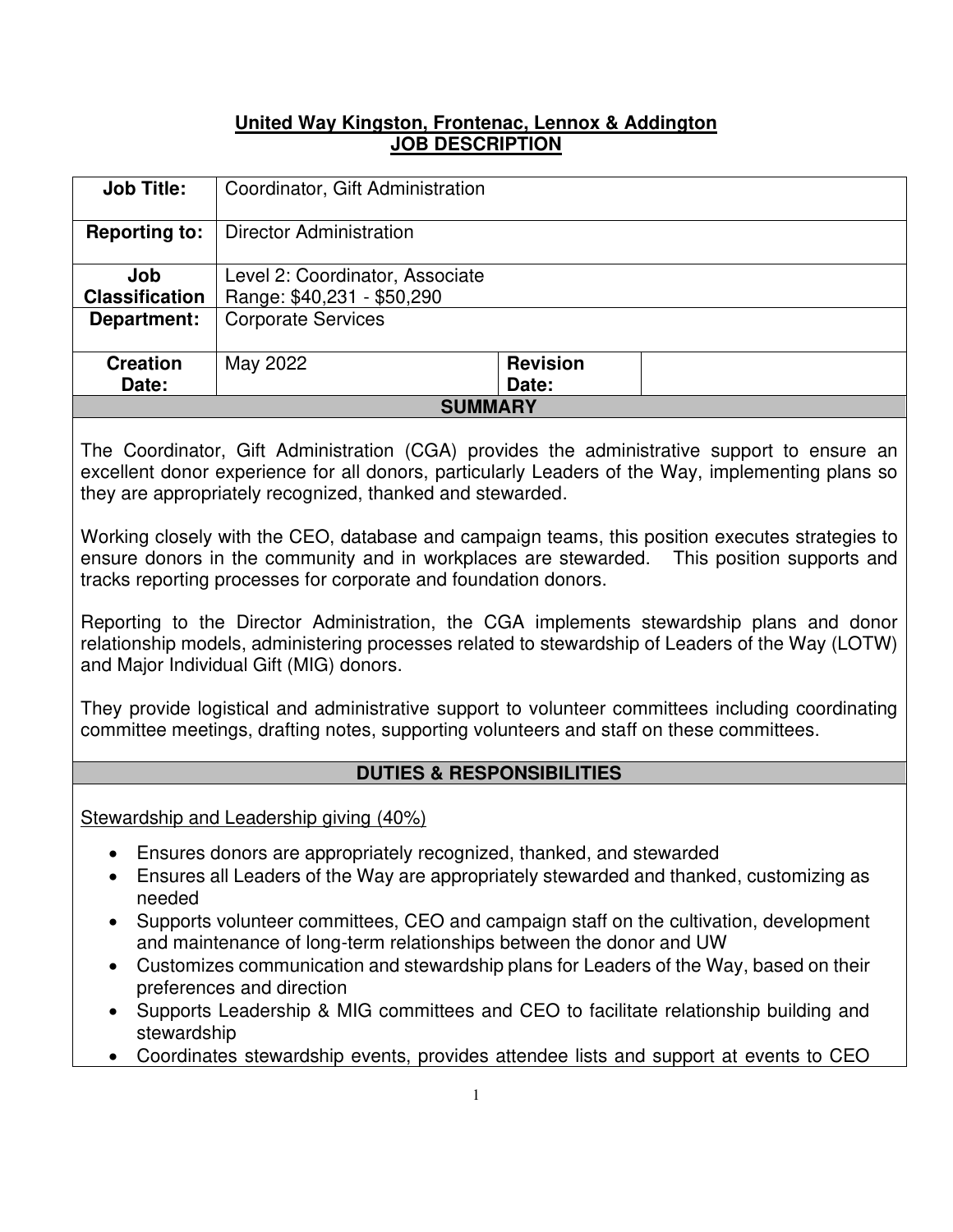and volunteers

- Supports CEO, volunteers and staff on building relationships to maintain and grow Leadership donations (\$1200+) and major donors (\$5,000+)
- Works closely with CEO to implement stewardship plans to engage individuals through targeted affinity groups

### Workplace Leadership Giving (15%)

- Works with staff in campaign on Leadership giving in workplaces, working with relationship managers to steward Friends and Leaders of the Way in workplaces
- Provides information related to Leadership giving to relationship managers, providing follow up and donor analysis for priority workplaces

#### Individual, Grants, Foundation Giving (15%)

- Ensures direct mail is timely, accurate and maximizes potential, growing donations through this channel
- Supports applications for grants, foundation, ensuring continuity and relationship building with corporation and foundation partners
- Supports the development of customized stewardship and reporting for workplaces with corporate social responsibility goals, working closely with workplace relationship managers as required
- Implements stewardship and relationship management plans to be implemented for foundations, business and community mail donors
- Works closely with Community Impact department and Resource Development department to support solicitation, communications and stewardship plans for prospects
- Supports prospecting of new business and individual giving
- Monitors annual work plans and identifies and troubleshoots issues that may arise in meeting goals and timelines

#### Data, Research and Analysis (10%)

- Implements established Donor Relationship model and stewardship strategies to reflect fundraising trends and best practices
- Supports and coordinates LOTW and MIG plans, and maintains strategic plans for key donors
- Works closely with database team to maintain accurate data, analysis and recording of information on prospects and donors
- Researches, collects information, and customizes profiles and reports for the timely solicitation and stewardship of donors, especially loyal Leaders and MIG donors
- Prepares research and background reports, sharing results with CEO and strategic volunteer relationship partners

Planned Giving (10%)

• Supports the planned giving program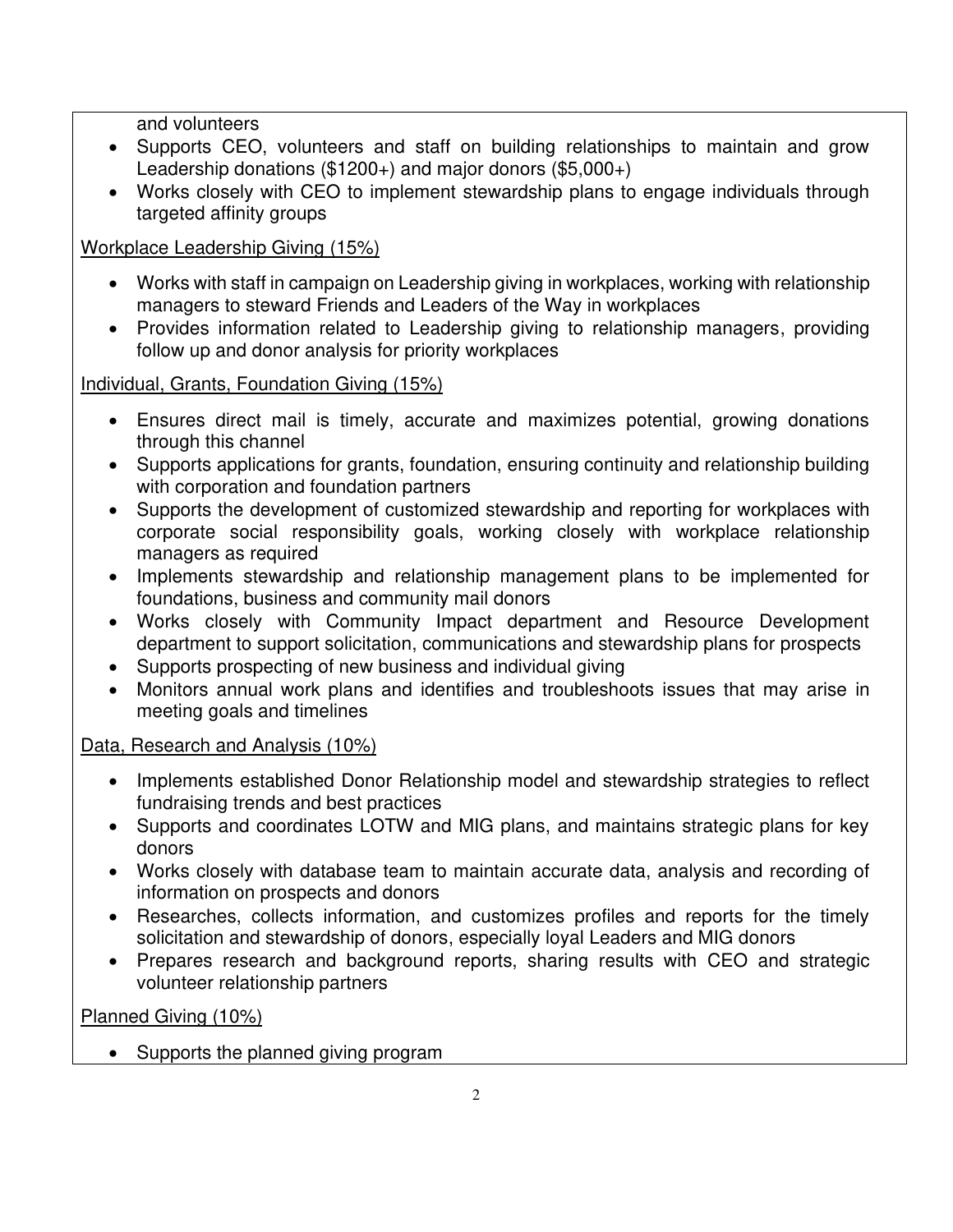- Maintains records of donors who have left bequests to the United Way
- Researches, identifies, cultivates and solicits Planned Giving prospects

## Other Duties (10%)

• Other duties or tasks may be assigned based on the business needs of the organization

### **EDUCATION AND EXPERIENCE**

### Education:

■ Certificate / diploma from community college

# Experience:

- Minimum of two years' administrative experience providing excellent customer service internally and externally in a fast-paced office
- **•** Proficiency in French is an asset

## Skills & Abilities:

- Sound computer skills including spreadsheets, word processing, email / internet, database and / or customer relationship management and / or design software
- Well-developed analytical and reasoning skills (data analysis and evaluation)
- Ability to understand, express and apply concepts and instructions of a general nature as well as somewhat technical / scientific / administrative concepts, methods and procedures
- Ability to use moderately complicated formulae, tables and graphs
- **EXTERN** Strong written, verbal, interpersonal and communication skills
- Proven time management skills and ability to effectively organize work in an environment with competing work duties
- Ability to work in a flexible office environment
- Must have attention to detail
- A committed team player who is also able to work in a self-directed manner
- Non-traditional hours may occasionally be required due to deadlines or operational issues
- Access to adequate transportation is a benefit

# **COMPLEXITY OF DECISIONS**

Typical decisions include setting own priorities and taking actions in an effort to coordinate requests made by external sources.

This role coordinates requests from external sources to appropriate staff.

Judgement may require some interpretation of variables and the situation at hand.

Support and guidance for decision making is readily available.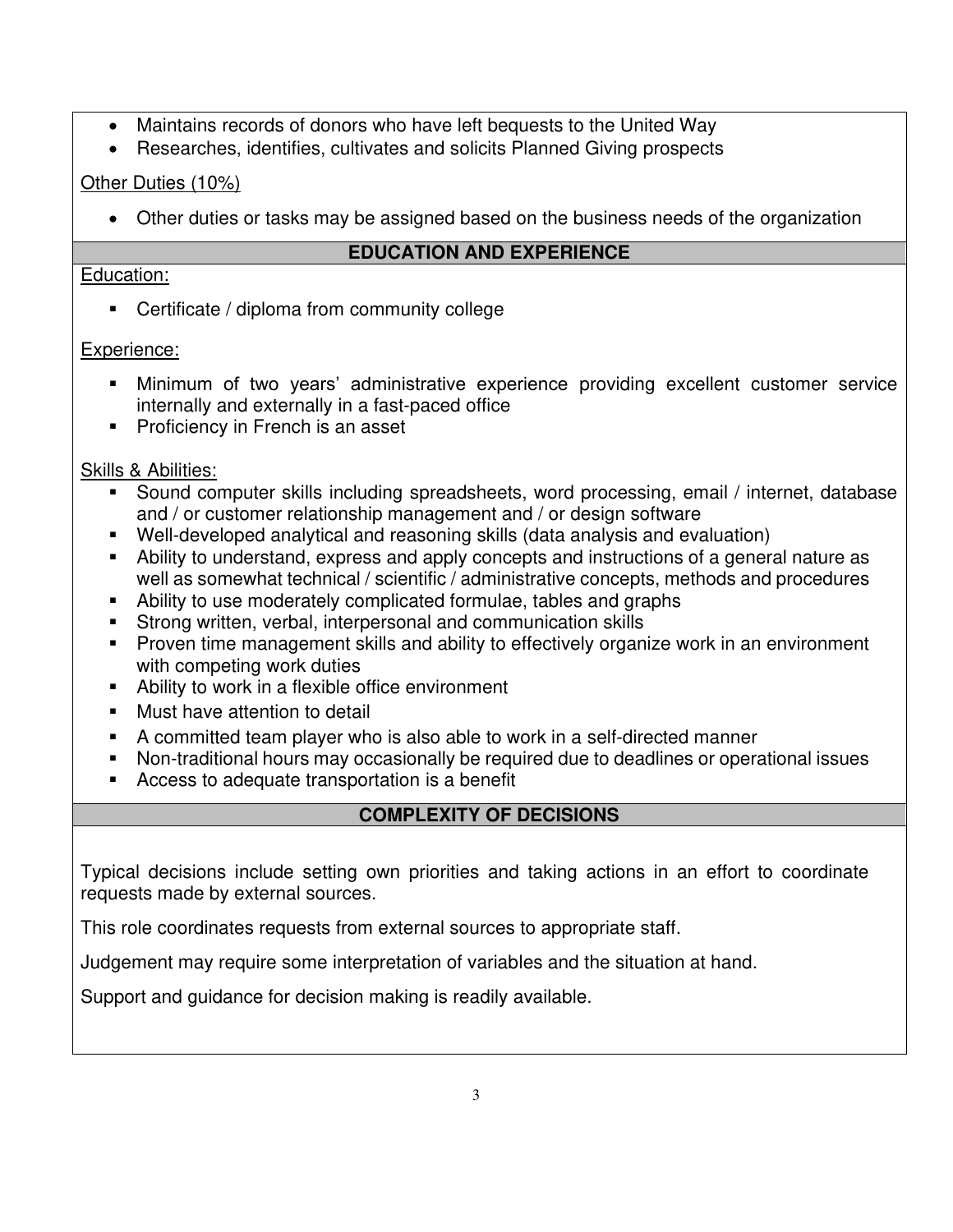### **MANAGEMENT / SUPERVISORY AND ADVISORY RESPONSIBILITY**

Direct Supervision:

**•** There is no direct report for this position.

Indirect Supervision:

**•** There are no indirect reports for this position.

### **TYPE OF SUPERVISION REQUIRED / INDEPENDENCE OF ACTION**

The Coordinator, Gift Administration operates with some independence of action and works under general supervision. Methods and procedures are available however questions dealing with unusual matters are referred to supervisor(s).

## **CONSEQUENCE OF ERROR**

Typical errors may result in strained relationships with donors, events or initiatives that are not planned and coordinated effectively, etc. These errors are most often detected before they are implemented and most often result in lost time.

More serious errors could result in adverse impacts on the UW KFLA's image and reputation.

## **CONFIDENTIALITY**

This role is privy to confidential information related to activities of the organization and impacts within the community. Disclosure could have a moderate impact externally.

### **CONTACTS**

Internal:

- Management team, Staff
- Nature of the Contact recommendations, approvals, collaboration, supporting initiatives

External:

- Donors, Volunteers, Committees
- Nature of the Contact relationship building liaison, information sharing, communications, negotiations, enquiries, etc.

# **PHYSICAL EFFORT**

- Majority of time is spent in a comfortable position with frequent opportunity to move about
- Infrequent need to move or lift articles

# **PHYSICAL SKILLS**

■ Regular need to give close attention, hearing or seeing, to what is happening